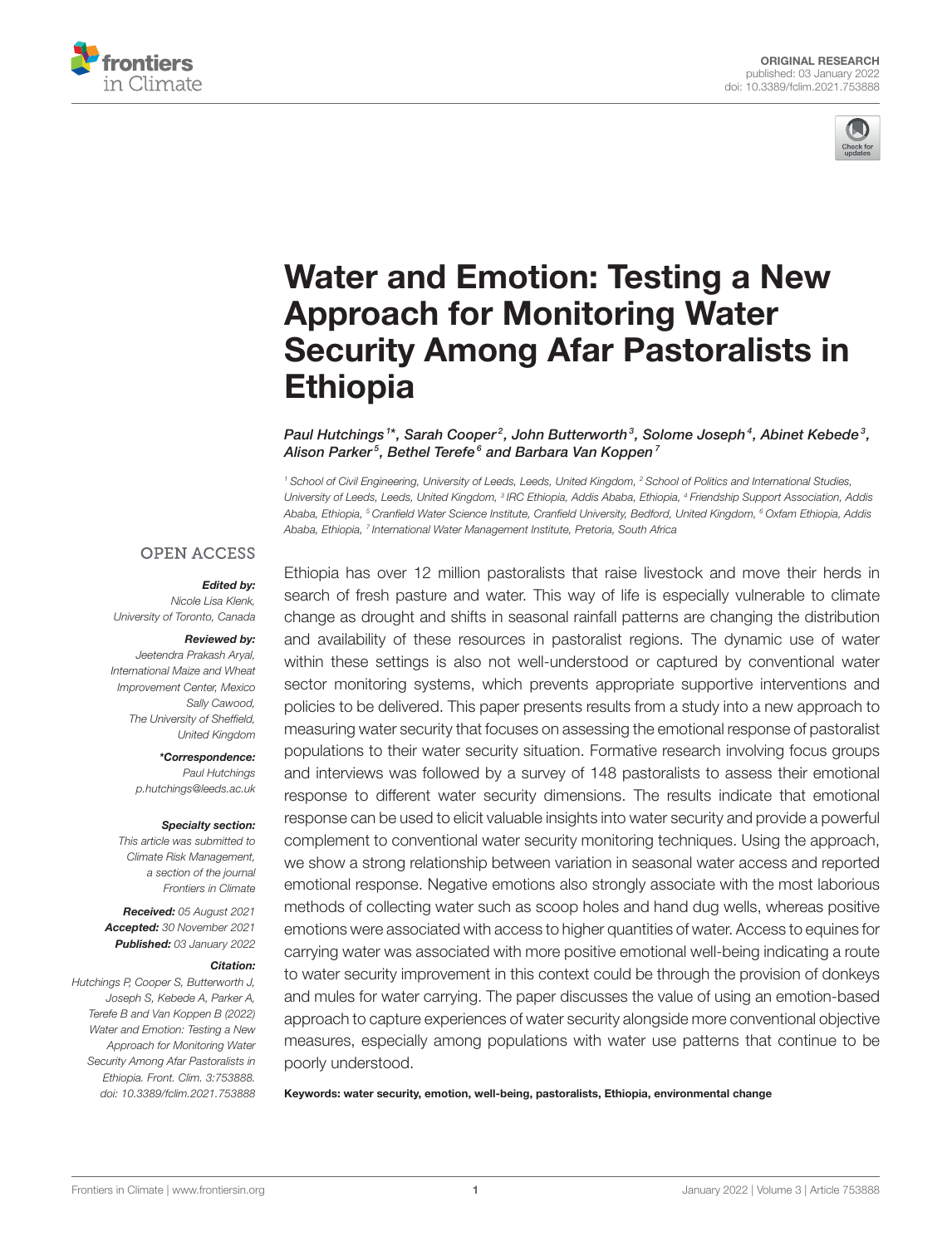# INTRODUCTION

Research on the assessment of water security have pointed to the value of psychosocial approaches to account for the complexity and dynamism of water use at an individual level [\(Jepson et al., 2017;](#page-10-0) [Wutich et al., 2017\)](#page-10-1). [Subbaraman et al.](#page-10-2) [\(2015\)](#page-10-2) highlights how water security in India can be linked to women's distress over the inability to finish chores, strained relationships with relatives, domestic conflicts over water, compromised community cohesion, and resentment against water vendors and government officials. Similarly, Workman and Ureksoy [\(2017\)](#page-10-3) directly link water access, usage and cleanliness to psycho-emotional distress of women in Lesotho. The first cross cultural and ecological household water security index includes 12 measures three of which are connexion to emotional issues of anger, worry and shame [\(Young et al., 2018,](#page-11-0) [2019\)](#page-10-4). Recent research has shown the influence of household water insecurity on mental disorders, such as depression and anxiety [\(Brewis et al., 2019;](#page-9-0) [Miller et al., 2021\)](#page-10-5).

In this paper we present an approach of using emotional response to track water security and assess its links to the well-being of pastoralists in the Afar Region of Ethiopia. We start from the premise that emotional well-being is a status that reflects that the experience of different emotions enrich or worsen our lives [\(Kahneman and Deaton, 2010\)](#page-10-6). For example, experiencing positive emotions can inspire hope, optimism and creativity which can have advantageous repercussions for health, social relationships and livelihoods. Conversely, negative emotions such as sadness, anxiety and grief can present serious implications for emotional well-being and broader welfare [\(Frederickson and Joiner, 2002\)](#page-10-7).

The persistent experiencing of negative emotions has been linked to increased incidences of mental health issues such as anxiety and depression which in turn impact on an individual's resilience and ability to cope with everyday life [\(Frederickson and Joiner, 2002;](#page-10-7) [Hershfield et al., 2013;](#page-10-8) Yoo and Miyamoto, [2018\)](#page-10-9). This makes emotional well-being an important marker of an individual's welfare but we also believe that emotion provides an underexplored means to assess a community's experience of water and the environment (Cooper et al., [2019\)](#page-10-10). Emotions are subjective with interpretation and experience of them shaped by previous experiences, belief systems and personality types [\(Lazarus, 1991;](#page-10-11) Diener and Ryan, [2009;](#page-10-12) [White, 2009;](#page-10-13) [Leersnyder et al., 2013\)](#page-10-14). Yet they also have intersubjective meaning with establish norms about appropriate emotional response and meaning, which hold within specific socio-cultural settings [\(Hochschild, 1979;](#page-10-15) Lutz and White, [1986\)](#page-10-16). It is this very tension between relatively recognisable rules and language for emotional response within a given group, and the subjective expression of emotion, which shape the rationale for using emotions to examine experiences of water and the environment as employed in this paper.

The application of such thinking is especially considered to hold promise for understanding water experiences in settings whereby there are complex and poorly understood water use patterns. Standardised parameters such as measuring access to an improved or unimproved water source or associated service level assessments (as defined by the WHO-UNICEF Joint Monitoring Progam, [2018\)](#page-10-17) have significant value in providing measures that the sector can use to track progress toward targets such as the Sustainable Development Goals [\(Schouten and Smits,](#page-10-18) [2015\)](#page-10-18). However, the standardisation of these parameters can raise challenges in settings with unconventional water supply arrangements [\(Giné Garriga and Pérez Foguet, 2013\)](#page-10-19) both in terms of alignment with community water needs and in terms of the collection and processing of the necessary data to make assessments.

We believe that this is the case for many of the nearly 200 million pastoralists worldwide that raise livestock, and move their herds in search of fresh pasture and water supplies. These populations often use multiple water sources spread over large range lands and that change seasonally making the collection of conventional indicators extremely challenging [\(Whitley et al., 2019\)](#page-10-20). Poor understanding of water use can lead to water programmes and policies that can exacerbate rather than improve the resilience of pastoralists to deal with water security risks. For example, the provision of a new water source can have maladaptive impacts if it leads to the overcrowding of populations in places and although this will lead to improvements in access and quantity of water available, it may lead to overall negative impacts on welfare [\(Nassef and Belayhun, 2012\)](#page-10-21). In response to such problems, we believe the use of emotional response to assess personalised views of water security can help provide a more contextual, sensitive and authentic assessment of whether an individual considers their needs met by their water supply arrangements.

This is especially important in the context of climate adaptation plans to support resilience among pastoralist communities. Afar and the Horn of Africa more broadly has a high degree of vulnerability to climate change hazards, especially droughts, flash floods and changes in rainfall patterns (FDR of Ethiopia, [2019\)](#page-10-22). In 2018, the Government of Ethiopia launched the Climate Resilient Water, Sanitation and Hygiene policy (CR-WASH) dedicated to improve water security in semiarid and arid regions where most of Ethiopia's pastoralists live [\(FDRE, 2018\)](#page-10-23). This initiative follows a series of failures in water policy and provision which did not take into account the pastoralist's mobility, multiple uses of water and traditional customary governance resulting in environmental degradation and conflict [\(Nassef and Belayhun, 2012\)](#page-10-21). Poor policy alignment in this area reflected what many view as a general hostile environment created by government to the pastoralist way of life. This view is now beginning to shift, with the recognition of the value of pastoralism as a sustainable livelihood, which is well-adapted to the impact of droughts and desertification compared to other economic activities [\(Gardelle, 2011;](#page-10-24) [Notenbaert et al., 2012\)](#page-10-25). The pastoralists' resilience and adaptive capacity is now viewed as valuable in the face of climate change [\(Ericksen et al.,](#page-10-26) [2013\)](#page-10-26). Against this backdrop, through exploring pastoralist's emotional connexions to water we hope to provide a more indepth explanation of how water interacts with the everyday hopes and fears of an often marginalised community and test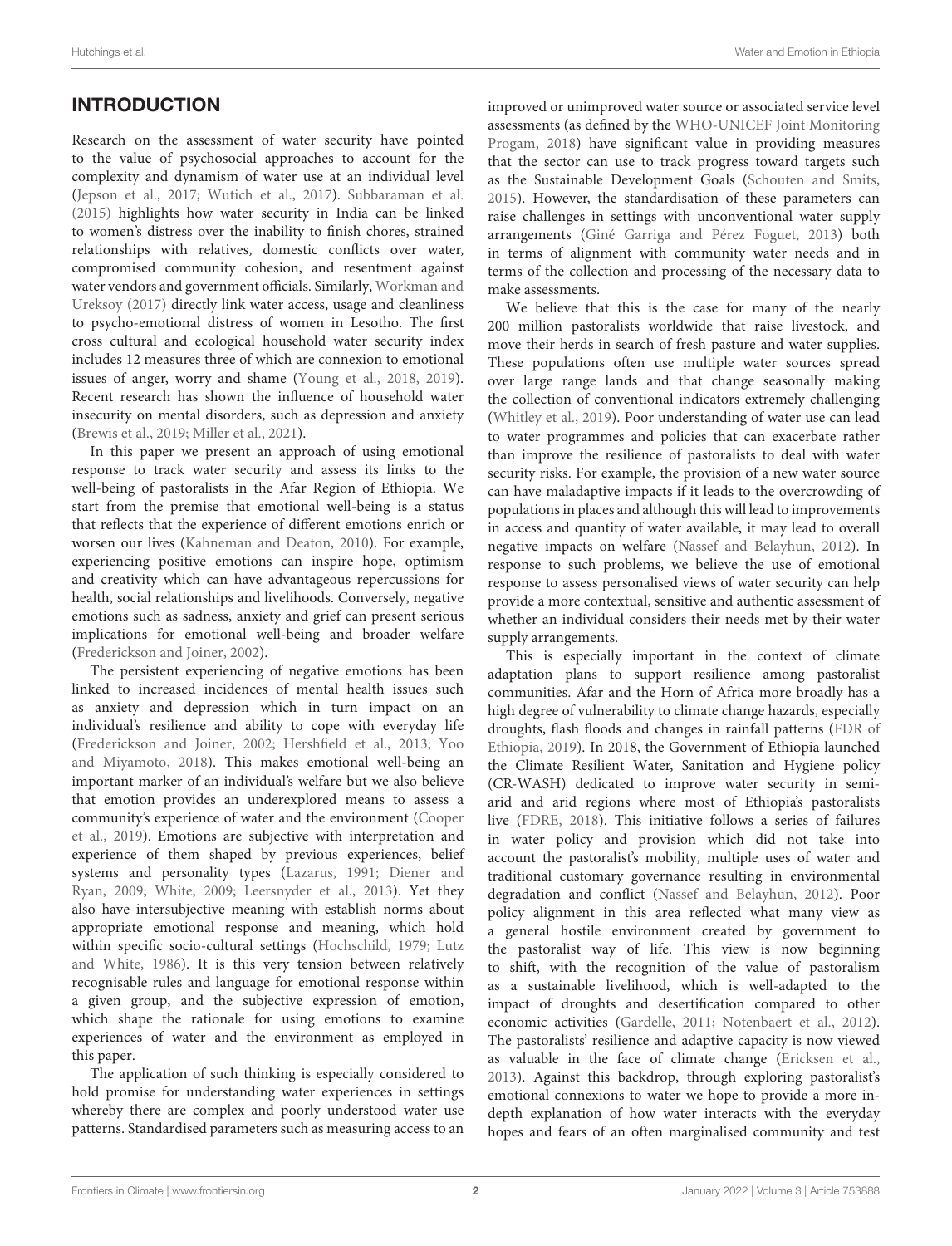whether emotion can be useful in tracking water security within such communities.

### MATERIALS AND METHODS

The study was conducted in Afar, Ethiopia, which is a state of 1.4 million with 87% of the population living in rural areas, where pastoralism and agro-pastoralism are the dominant livelihood practise [\(Tsegaye et al., 2013\)](#page-10-27). The pastoralist population of the semi-arid region is reliant on seasonal rainfall with two short rainy seasons between June and September and March and April, and much, longer dry periods throughout the rest of the year. The pastoralism in this areas is transhumance in character with people and livestock navigating between a main village and seasonal water sources around the year. Therefore, a diversity of seasonally changing water sources—both formally engineered boreholes but also seasonal ponds and natural sources—are used for human and animal consumption. Livestock, primarily camels, cattle and goats, are fundamental to material and subject wellbeing [\(Tilahun et al., 2016\)](#page-10-28) and so water for animals is widely considered as important as that for human consumption.

A specific study location was selected within Dullassa Woreda within Administrative Zone 3 of the State in partnership with NGOs and with permission of local government. The original sampling logic was to select three villages with different levels of water supply access, with one having access to an improved water source (borehole with a solar powered pump) and one completely reliant on unimproved sources (surface water and unimproved wells), with the third village set geographically between these and having rights to access the improved water source. At the time of the main survey study, the borehole had failed and therefore the three villages had similar water supply arrangements. The villages also had similar characteristics with populations homogenously following a pastoralist livelihood, members of the same clan and with similar levels of material wealth.

The study design involved a two-stage formative study period followed by a quantitative survey, with fieldwork between December 2017 and July 2018. In total, the formative stage involved focus groups ( $n = 12$ ) and interviews ( $n = 36$ ) with community members. The first set discussed natural resources and public services and notions of positive and negative wellbeing for pastoralists, and the emotions they would associate with each state. From this a list of emotional words was developed in the local language of Afarigna and refined before the secondstage of formative fieldwork when it was validated via further focus groups and interviews. In that second round, particular attention was also placed on understanding the key dimensions of water security from the population using participatory ranking techniques. Socio-economic and environmental context of the results is informed by the formative study, but a more detailed description of the formative methods and results are presented in [Cooper et al. \(2019\)](#page-10-10).

A final list of validated 12 emotion response words were then organised into four categories around a circumplex (see the framework in **[Figure 1](#page-3-0)**). Each quadrant reflects different highlevel emotional states distinguishable by two dimensions. The first is the valance of the emotion which reflects its positivity or negativity. The second is the arousal of the emotion that reflects the physiological excitation from passive to active. For example, "anger" is categorised as negative-active due to its negativity and the high levels of excitation felt when experiencing this emotion, as compared to "grief" which is negative but passive. This organising framework was used to provide 12 possible emotional response categories that were linked to nine statements about water supply. Those statements being gleaned from the participatory ranking exercises around important water supply issues in the area. In the survey, which is the focus of the result water security coverage and emotional response and discrete emotions and different aspects of water security in this paper, respondents were read statements and then asked to select which emotions (up to three in total) they would use to describe their emotional response to it. Alongside this emotional-response section, the survey included questions needed to calculate conventional indicators for water quantity, accessibility and access to water source [in terms of improved and unimproved category used as defined by the WHO-UNICEF Joint Monitoring Progam [\(2018\)](#page-10-17)]. Respondents were asked to give answers for both the rainy and dry seasons, with what constitutes the rainy or dry seasons based on the respondents interpretation of these terms (e.g., we did not provide a technical definition of the rainy or dry season with particular date ranges). In June 2018 when the survey was conducted the rains had still not come so it was the end of the dry season and hence the rainy season questions are based on recall. The study was reviewed, and ethical approval was obtained from Cranfield University Ethical Review Systems [CURES/3724/2018]. Permission to conduct surveys in the communities was obtained from Dulassa Woreda (district) government office and respective individuals being questioned.

Sampling for the survey was intended to follow random sampling techniques but moved to a purposive model in the field. As it was still dry season during the survey process, many male pastoralists were ∼one hour's walk from their main settlement which challenged the original sampling plan. These are typical circumstances when studying nomadic communities as their mobility precludes standard randomised sampling techniques. Each survey was completed by both the female and male primary adult of the household so to assess gendered differences. In either case, if the head was unavailable, the next available adult from that household would be interviewed. In total, 148 individuals were interviewed. Thirty-eight individuals were interviewed in Adkonta (village 1), 56 individuals from Ege (village 2) and 54 individuals from Tirtira (village 3). Based on estimates taken from locally sourced data there was a range of 50–80 households per village; therefore the total survey sample is estimated to be representative of the household population of the villages at a confidence level of 95% and confidence interval of 7% using basic power calculation techniques.

The survey data was processed to allow analysis of a selection of standardised indicators against the emotionalresponse data. At the population level three conventional coverage statistics were calculated based on international and government norms: (1) percentage of household population having access to an improved water source as a primary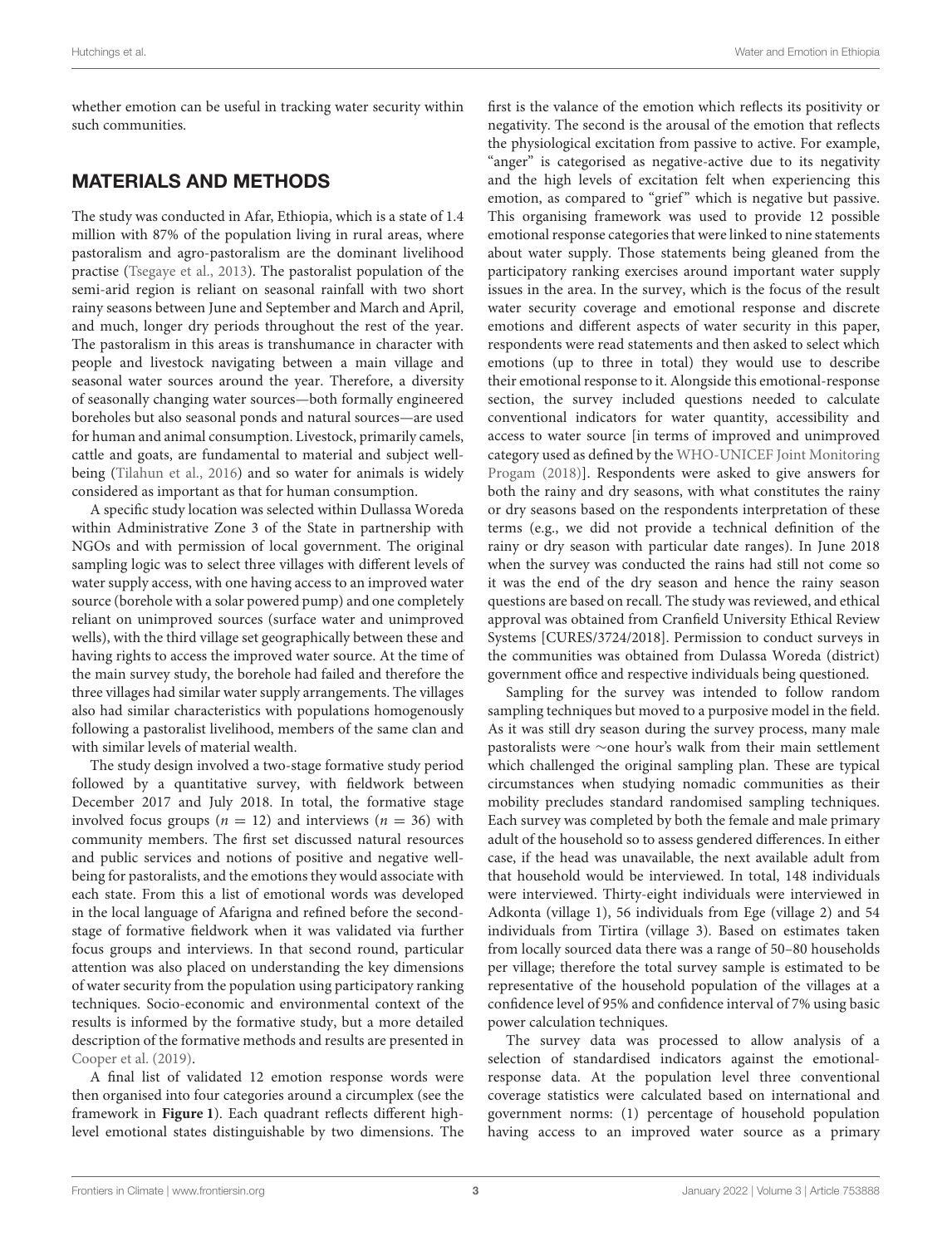

<span id="page-3-0"></span>or secondary water source; (2) percentage of household population reporting collecting a quantity of water collected at 25 L per capita or above; (3) percentage of household population reporting accessibility to a water source involving a collection time per day of 30 min or less (see **[Table 1](#page-4-0)** for further details on indicators within the study). To assess the usefulness of the emotional response approach as a monitoring tool, this data was compared against a binary emotional response variable at the population level. For this purpose, the emotional response data was aggregated into positive and negative response categories and calculated to give a binary "positive" or "negative" emotional response for each category. However, we also sought to unpack the broader analytical capacity of the approach, by analysing the full set of 12 discrete emotional responses against the conventional coverage statistics and socio-demographic variables. For example, seasonal, gender and village differences were assessed within the analysis using basic inferential tests (Chi-square Test, Kruskall-Wallis, Mann-Whitney) on IBM SPSS Statistics for Windows (Version 25). Material wealth was not directly assessed within the study because the communities are subsistent and live largely beyond the cash economy, which precludes income based measures. However we analysed emotional response in relation to livestock numbers which is considered a useful proxy for wealth among pastoralists' communities.

The logic of the two-tiered analytical approach is that it provides both a "simplistic" positive/negative binary variable, which may be useful for high-level monitoring of an intervention, and the disaggregated emotional response parameters that could be useful for detailed needs assessments or research. Finally, in commenting on the methods, we note that whilst access, quantity and accessibility parameters are household-level measures, the emotional response data is an individual level measure which reduces direct comparability. However, part of the logic of using emotional response is that it enables analysis of intra-household differences so to assess whether men and women experience the same water supply arrangements differently and so we analyse the data at an individual level for all parameters to allow us to make these comparisons.

# RESULTS

The results are split into three sections. The first provides a more in-depth description of the study area as informed by the formative study which helps to explain important characteristics of daily life and water use in the villages. The second section based on the survey study presents results from the analysis of the conventional indicators and the emotional response data that is processed into a positive and negative aggregate measure of emotional response. The third section also based on the survey study covers the patterns of discrete emotional responses and how they relate to other variables.

## Socio-Economic and Environmental **Context**

During the formative research, the pastoralist communities gave a general account of their daily lives and what was important to their well-being. As with other pastoralist communities, livestock were central to survival providing milk, butter and meat as their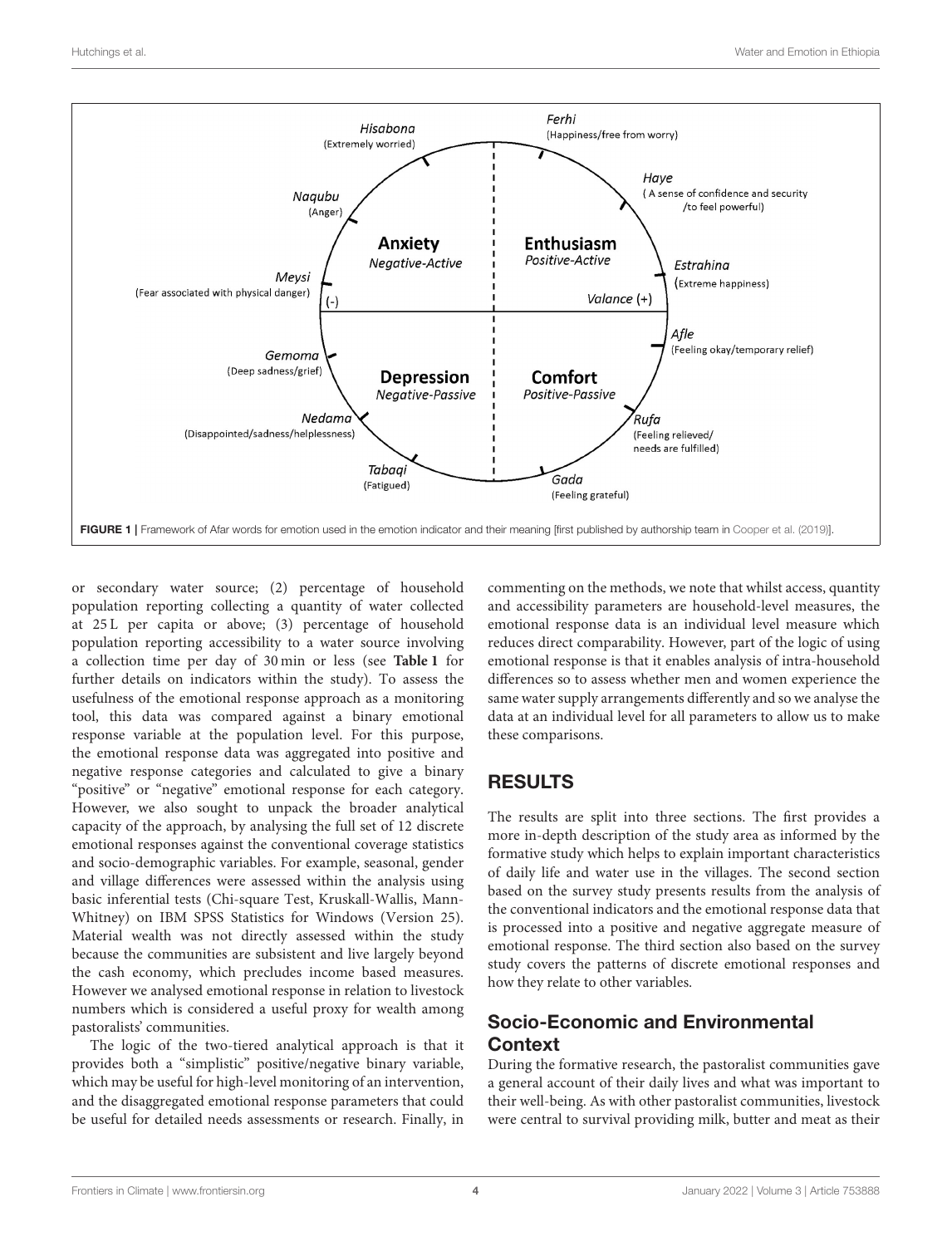<span id="page-4-0"></span>TABLE 1 | Water supply monitoring indicators and key characteristics.

| <b>Indicator Name</b>                  | <b>Description</b>                                                                                                                                                                                                                                                                                                                                                                                                                                                                                                                                                                                                                                                                            | Application within study                                                                                                                                                                                                                                                                                                                                                                                                                                                                           | Service level benchmarks                                                                                                                                                                                                                                                                                                                                                                                                                                                                                         |
|----------------------------------------|-----------------------------------------------------------------------------------------------------------------------------------------------------------------------------------------------------------------------------------------------------------------------------------------------------------------------------------------------------------------------------------------------------------------------------------------------------------------------------------------------------------------------------------------------------------------------------------------------------------------------------------------------------------------------------------------------|----------------------------------------------------------------------------------------------------------------------------------------------------------------------------------------------------------------------------------------------------------------------------------------------------------------------------------------------------------------------------------------------------------------------------------------------------------------------------------------------------|------------------------------------------------------------------------------------------------------------------------------------------------------------------------------------------------------------------------------------------------------------------------------------------------------------------------------------------------------------------------------------------------------------------------------------------------------------------------------------------------------------------|
| Improved Water<br>Source               | An improved water source is a term used<br>to categorise drinking water sources within<br>monitoring frameworks, such as those<br>associated with the Millennium<br>Development Goals (MDGs) and the<br>Sustainable Development Goals. Improved<br>drinking water sources are those that have<br>the potential to deliver safe water by<br>nature of their design and construction,<br>and include: piped water, boreholes or<br>tubewells, protected dug wells, protected<br>springs, rainwater, and packaged or<br>delivered water. Unimproved water<br>sources are other types of sources, such<br>as unprotected dug wells and in this study<br>also include surface water such as ponds. | The WHO-UNICEF Joint Monitoring<br>Progam (2018) core questions: W1: Main<br>drinking water source and W2: Secondary<br>water source survey, were used in the<br>study. We used data from the individual<br>survey to present proportion of population<br>that report access to improved or<br>unimproved water sources.                                                                                                                                                                           | As a binary indicator the minimal service<br>level benchmark is having an improved<br>water source. However, the measure<br>focuses on primary water sources so a<br>household may access water from a "safe"<br>improved water source but also from one<br>or more other unimproved "secondary"<br>water sources, yet the household still<br>counts as being served by an improved<br>water source. This is a particular<br>weakness of the measure in communities<br>that regularly use multiple water points. |
| <b>Water Quantity</b>                  | Water quantity is a measure of how much<br>water a respondent reports is used by a<br>household in a day for domestic purposes.<br>It is measured in Litres Per Capita Per Day<br>(LPCD).                                                                                                                                                                                                                                                                                                                                                                                                                                                                                                     | To calculate LPCD within a setting<br>whereby people collect water, we followed<br>the approached set out within the Indikit<br>database of humanitarian and<br>development indicators People in Need,<br>2021. This includes survey questions on<br>number of people living in a household,<br>the volume in litres of water containers,<br>and an estimated number of containers<br>that are used in each day. Using the<br>answers to these questions we can<br>calculate an estimate for lpcd. | Various service benchmarks exist for lpcd<br>with the latest WHO guidance stating that<br>optimal access for health is above 100<br>Ipcd Howard et al., 2020. However, in<br>Ethiopia at the time of the study, the<br>quantity standard set by government in<br>the Growth and Transformation Plan 2<br>(GTP 2) for rural areas was 25 lpcd and<br>hence this was used as a service<br>benchmark within the study.                                                                                              |
| Accessibility                          | Accessibility is a measure of how long it<br>takes a household to collect drinking<br>water. It is measured either by time<br>(minutes) or distance (metres).                                                                                                                                                                                                                                                                                                                                                                                                                                                                                                                                 | To estimate accessibility we used the<br>WHO-UNICEF Joint Monitoring Progam<br>(2018) core questions on time to collect<br>water and multiplied that by the total<br>number of trips a day.                                                                                                                                                                                                                                                                                                        | Within the SDGs water supply monitoring<br>framework, a basic water service has a<br>collection time not more than 30 min for a<br>roundtrip including queuing. This definition<br>is also found in the GTP-2 standards. We<br>used this as a service benchmark for total<br>water collection time.                                                                                                                                                                                                              |
| Water-related<br>emotional<br>response | Water-related emotional response is the<br>new measure designed within the study. It<br>is a direct measure of reported emotional<br>response to different water supply<br>characteristics.                                                                                                                                                                                                                                                                                                                                                                                                                                                                                                   | Water-related emotional response derives<br>from survey questions that contain water<br>security statement (e.g., "Your ability to<br>cope in times of drought") and eight<br>possible emotions that cover key<br>emotional states. Respondents have to<br>select three emotions per statement.                                                                                                                                                                                                    | As a new measure there is no established<br>benchmarks, although we present data in<br>a positive/negative binary model and also<br>at the discrete emotion level. We do not<br>anticipate a water-related emotional<br>response service benchmark at the<br>household level, but we believe<br>benchmarks could be designed at a<br>population level (e.g., No more than 10%<br>of population reporting negative<br>water-related emotional response).                                                          |

primary food source. Income was also generated by women through the sale of livestock at the market located in Dullassa, the closest woreda town located ∼ six hours walk away from the villages. The recently constructed railway connecting the north of Ethiopia with the Addis Ababa to Djibouti line was the only infrastructure present, other services such as roads and electricity were lacking. Children travelled to the next kebele to access school. In the local area, a school building had been supplied through a national NGO, however it was unused reportedly due to the inability to employ a teacher due to the lack of formal water supply and other services.

The climate of Dullassa Woreda is hot and semi-arid and Afar has one of the lowest rainfall levels of any Ethiopian state.

The rainfall is concentrated in June to September in what is known as the Karma season although even these rains can be unpredictable and fail leading to severe drought (World Bank, [2021\)](#page-10-31). Seasonality in rainfall is therefore a significant force shaping the communities' way of life and well-being, particularly their mobility and settlement patterns. Both men and women reported the migration of men with livestock to look for new pasture and fresh water in the dry season. Women, children and elders generally remained in the village, however observations during data collection recorded the migration of these community members too when the borehole failed in one of the villages and hence long distances were travelled by both men and women to find water and pasture. Water collection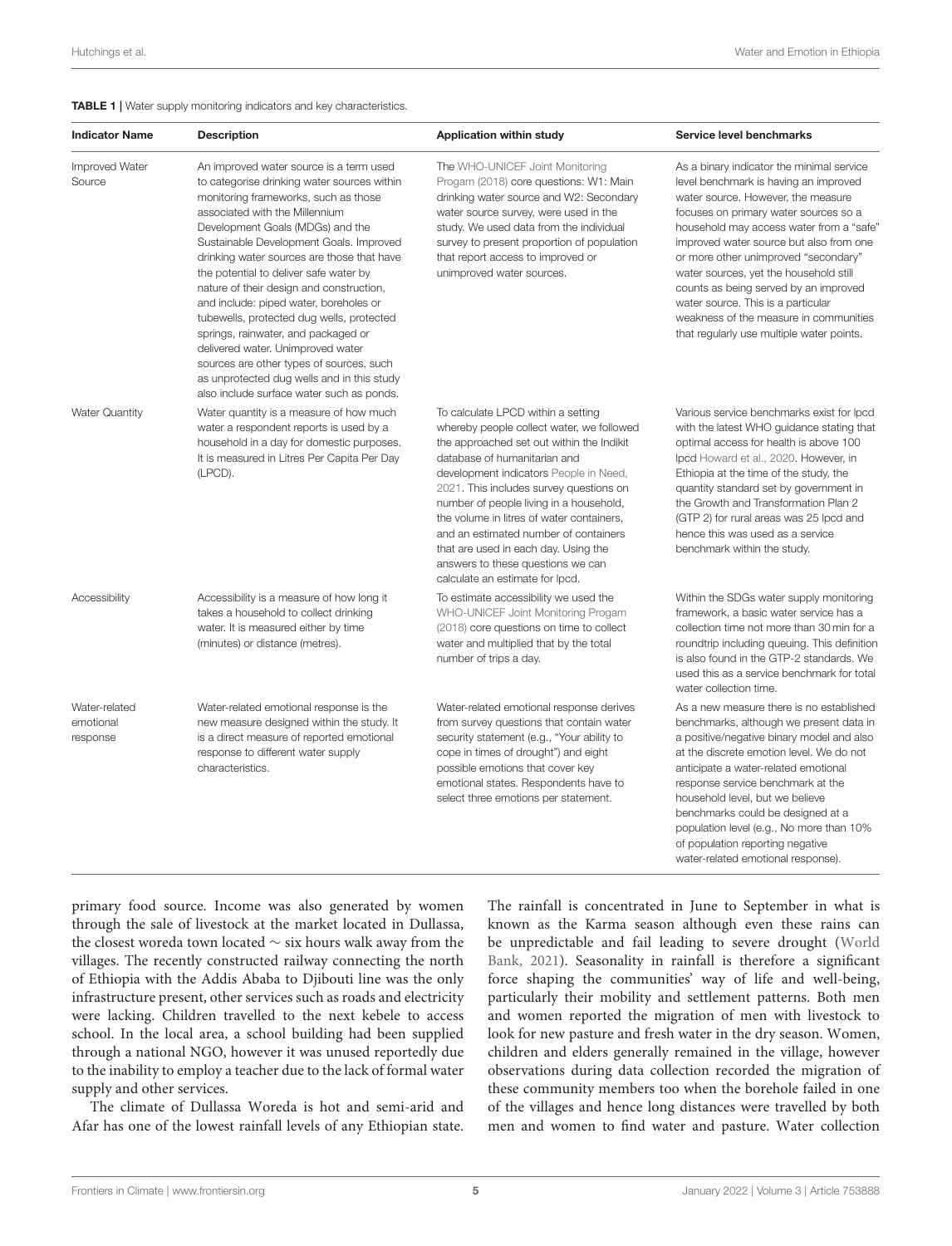<span id="page-5-0"></span>

| <b>TABLE 2</b>   Percentage of sample that reports meeting standards for conventional |  |
|---------------------------------------------------------------------------------------|--|
| domestic water.                                                                       |  |

| <b>Measure</b>                                                                                           | Season | Population<br>reaching<br>standard |
|----------------------------------------------------------------------------------------------------------|--------|------------------------------------|
| Access to an Improved<br>Water Source <sup>a</sup> as Primary<br>Source                                  | Dry    | 4%                                 |
|                                                                                                          | Rainy  | 27%                                |
| Accessing $>25$ L per capita<br>per day (quantity)                                                       | Dry    | 48%                                |
|                                                                                                          | Rainy  | 49%                                |
| Total collection time is not<br>more than 30 min for a<br>roundtrip including queuing<br>(accessibility) | Dry    | 1%                                 |
|                                                                                                          | Rainy  | 38%                                |

*a Improved drinking water sources are those that have the potential to deliver safe water by nature of their design and construction, and include: piped water, boreholes or tubewells, protected dug wells, protected springs, rainwater, and packaged or delivered water.*

is highly gendered in that women and girls collect water for domestic use (drinking, cooking, personal and home hygiene) and animals that remain close to the homestead. This includes kid goats and equines. Men travel with livestock to water sources with their animals and will consume water from these water sources themselves whilst travelling.

All villages accessed the seasonal river known locally as Kolkata about 2–4 h walk away, with villages also accessing other tributaries of the Awash River. Pasture land known as Henellita was located beyond the Kolkata and used by all the villages, with each village travelling long distances to other areas of pasture. The traditional governance and customary rights of natural resources permitted equal access to all the same clan members. "There are no restrictions as they are a gift from Allah" as stated by women in one village indicating a commonly shared normative position on resource sharing and management within the clan system. However, it was reported that when men from the area crossed the locally recognised tribal border to where Argoba or Amhara people lived they reported conflict occasionally ensued.

### Water Security Coverage and Emotional Response

**[Table 2](#page-5-0)** presents results from the survey study in terms of the coverage of the population against the three standards for access, quantity and accessibility. Around three quarters of the population report not having access to an improved water source as a primary source (73%;  $n = 148$ ), whilst the remaining nearly one quarter report having access to an improved water source via a protected borehole (23%;  $n = 148$ ). Primary water sources were either the borehole with a solar powered pump or local surface water sources such as ponds and rivers. However, on average, the population accesses four different water sources in total to fulfil the full spectrum of water needs (domestic and livestock) and, in this context, nearly all respondents report accessing unimproved water sources for secondary sources. Unimproved sources include "scoop holes" that are dug into seasonal river beds, hand dug wells, as well as direct collection from ponds and rivers. Access to an improved water source for domestic uses drops from 27 to 4% from the rainy to dry season which highlights the extremely strong seasonal changes in water access among these populations. This manifests most strongly when comparing the accessibility indicator that is the percentage of respondents taking 30 min or less per day to collect water; this drops from 38% in in the rainy season, to just 1% in the dry season. The number of respondents report that they collect 25 lpcd or more in both seasons is similar across seasons and in many ways surprisingly high. Comparing male and female responses, we found similar response patterns for all categories with no statistical difference in response by gender (p  $\geq$  0.05) indicating that both genders answers questions related to these conventional parameters in a consistent manner. We also analysed differences by villages which found no statistical differences across these conventional indicators ( $p \geq 0.05$ ).

**[Figure 2](#page-6-0)** presents survey results for the emotional response questions in relation to different water security statements. The results here for each respondent are processed into simple positive or negative responses. They show that overall survey respondents associate negative emotional words to describe their overall water situation and their ability to cope (90% negative). There were only marginal differences between genders which are not statistically significant ( $p \geq 0.05$ ) however there were significant differences between villages with Adkonta reporting no positive emotions compared to Ege and Tirtira ( $p = < 0.05$ ) where respondents occasionally did report positive emotions to describe the water security situation. Seasonality manifests even more strongly with positive emotional responses associated with the rainy season (92 and 90%) when asked about their feeling toward the amount of water for both human and livestock consumption. Negative emotions were strongly associated with quantity of water in the dry season (99% for both human and livestock) despite the quantity data reported in **[Figure 2](#page-6-0)** showing only a marginal difference in the litres collected per capita between the seasons. Emotional response to accessibility issues is also seasonal with 73% using positive emotions to describe accessibility issues in the rainy season compared to 1% in the dry season. Fewer negative emotions were expressed for accessibility issues in the rainy season in Ege than the other two villages ( $\lt p = 0.001$ ).

### Discrete Emotions and Different Aspects of Water Security

During formative research the sourcing of water and accessing good pasture during the dry season was mentioned as the most stressful aspect of the pastoralist's livelihoods and this is reflected in the survey data on discrete emotional response. When asked to select emotions to describe their overall water security situation 79% of respondents selected Tabaqi (fatigued), 70% selected Hisabona (extremely worried), 48% Meysi (fear) and 37% Gemoma (grief). Conversely, in the cases where positive emotional responses were selected these were underpinned by the emotions: Rufa (contentment), Afle (temporary relief) and Gada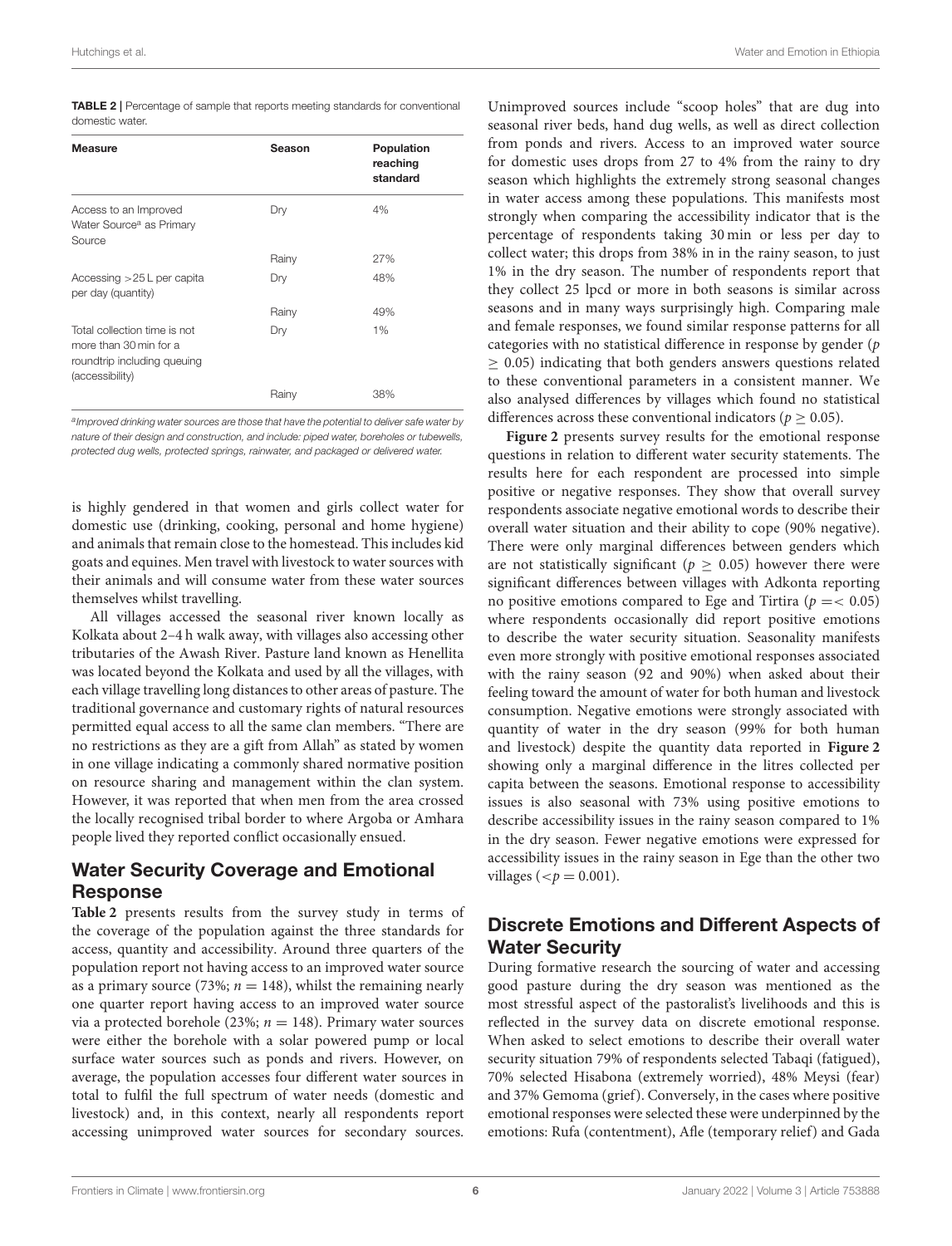

<span id="page-6-0"></span>(gratitude) with a range of over 60% of pastoralists' selecting these emotions when referencing the situation in the rainy season.

There was a significant relationship between quantities of water collected in both seasons and the emotions experienced. Higher quantities of water collected in both seasons associated strongly with the intense positive-active emotions: Estrahina (extreme happiness) and Ferhi (free from worry). The seasonal differences in emotions experienced and the distances travelled to collect water are illustrated in **[Figure 3](#page-7-0)**. The disparity between seasons is clearly visible with negative emotions being experienced more frequently in the dry season and positive emotions experienced in the rainy season. Tabaqi (fatigued) (86%) was the most frequently elicited emotion reflecting the fatigue and tiredness of travelling further to collect water. Feelings of Hisabona (extremely worry) (56%) was also common reflecting the anxiety over the uncertainty of finding enough water. Accompanied by feelings of Meysi (fear) (53%) and Gemoma (grief) (40%) indicating fear and sadness for the loss of livestock. The shorter distances which pastoralists travelled in the rainy season compared to the dry season is reflected by those pastoralists feeling Afle, Gada and Rufa (relief, gratefulness and fulfilment).

In the research we hypothesised emotional well-being would vary according to selected socio-demographic characteristics. Emotions experienced by men and women were expected to differ as a result of the patriarchal structure of their society and the strict divisional roles which men and women undertook in their everyday lives; however there were no significant differences detected between men and women. Analysis at the intrahousehold scale also indicated there was no significant difference between emotions selected between men and women from the same household. There was, however, a significant difference between the villages at the discrete emotional level, where pastoralists in Ege (village) were more likely to select the positivepassive emotions than the other two villages when perceiving their overall water situation. People in Adkonta (village) was the most likely to experience the negative-passive emotions in relation to their overall water situation more than the other two villages. People in Adkonta (village) collected comparatively less water in both seasons and walked further distances in the dry season, which may contribute to this result. People in Adkonta (village) were also more likely to feel Hisabona (extreme worry) and Tabaqi (fatigue) in the rainy season than the other villages.

There was also no significant association between emotions selected by the different age categories overall; however those aged between 40 and 45 years were more likely to select negativeactive emotions, despite this age category collecting higher quantities of water in the dry season, than other age categories (with the exception of the younger age categories: 18–24 and 25– 29 years). This age category was also most likely to select Tabaqi (fatigue) to describe the distance travelled in the rainy season. Those aged over 60 years were more likely to select negativepassive emotions. Overall there was no significant associations detected between emotions selected and vulnerable members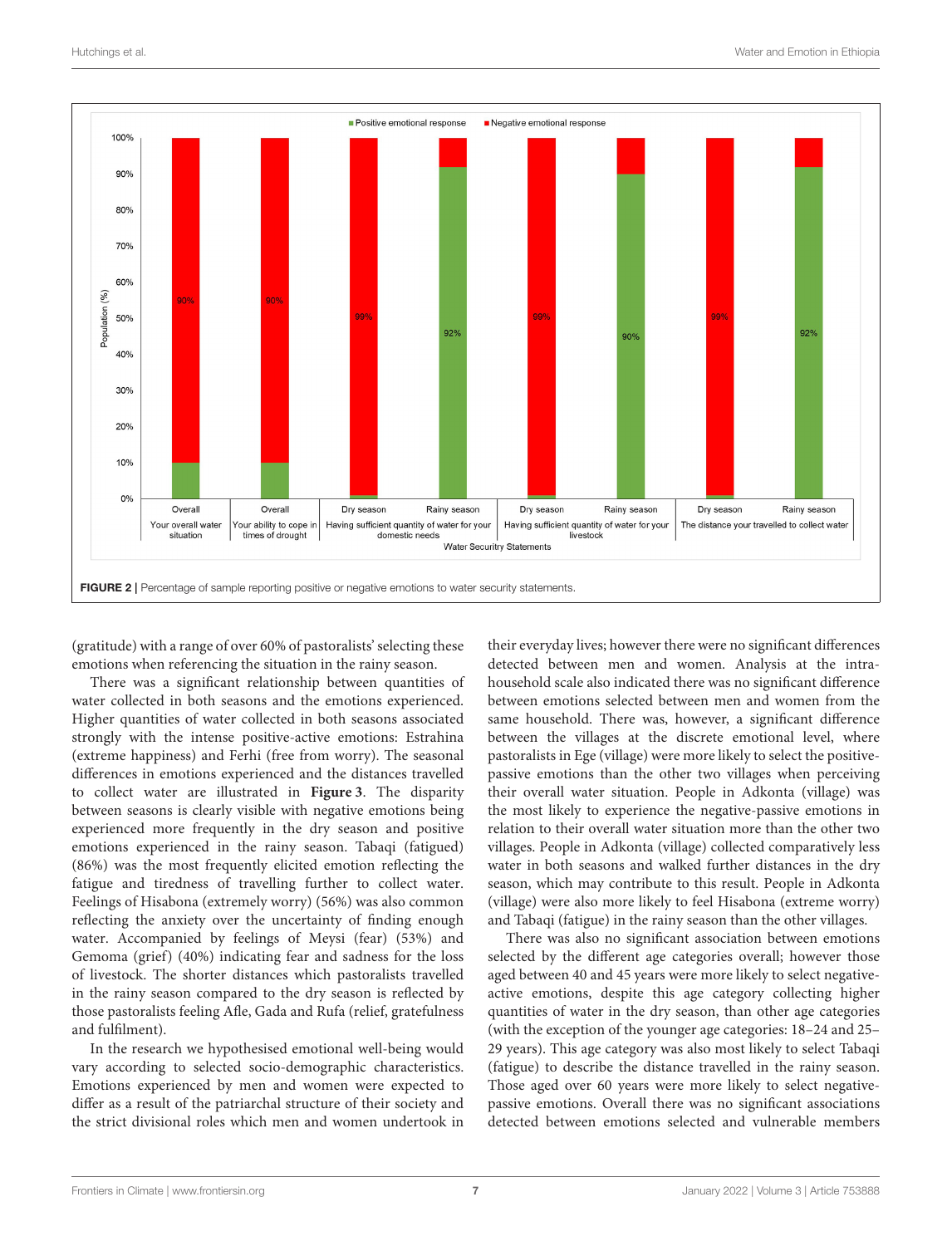

<span id="page-7-0"></span>(single-headed household, disabled and elderly) of the pastoralist community. However the individual emotion: Gada (grateful) was selected by disabled men when they were perceiving their ability to cope with their water security and receiving sufficient water for domestic use in the rainy season.

Livestock are the foundation of any pastoralist livelihood and donkeys or mules (equines) are especially important in terms of fetching water and carrying water containers when travelling to and from water sources. Gada (feeling grateful) was more likely to be experienced by those pastoralists who had two or more equines when pastoralists considered their ability to cope. Owning at least one equine also reduced the likelihood of feeling Tabaqi (fatigued) when pastoralists reflected on their ability to cope and also having sufficient water in the rainy season. Pastoralists with at least one equine were also less likely to feel Meysi (fear) about their overall water situation. Furthering this trend, pastoralists with no equines were more likely to feel Naqubu (anger) over getting sufficient water for both domestic and livestock in the dry season reflecting the difficulty in transporting water without an equine. They were also more likely to report Rufa (relief) when contemplating the shorter distances they travelled in the rain to collect water.

In terms of broader livestock, the numbers of livestock owned associated with certain patterns of experiencing emotions. Those with none or only one camel more likely to feel Nedama (hopelessness/sadness) about livestock needs in the dry season. But those with more than two camels were more likely to feel Meysi (fear), whereas those with higher numbers of camels (4 and 7 animals) were more likely to feel Naqubu (anger) when reflecting on their overall water situation and having sufficient water for livestock in the dry season. This may be tied to worries about losing livestock. Similar trends were observed with goat/sheep ownership when the pastoralist's focused on their ability to cope where those with a higher number  $(>7$  animals) were least likely to feel Gemoma (grief), whereas those with fewer numbers (<2 animals) were more likely to experience Nedama (hopelessness/sadness).

#### **DISCUSSION**

The results present a snapshot into the water security of these communities and help to illuminate the close ties between water and emotional distress. Most notably is the dramatic shift from positive to negative emotions between the rainy season and the dry season. Considering how strong negative emotions are associated with mental health conditions such as depression [\(Yoo and Miyamoto, 2018\)](#page-10-9) and how fundamental water access is to pastoralist livelihood [\(Nassef and Belayhun, 2012\)](#page-10-21), we can deduce that the seasonal experience of such negative emotions is likely influencing the broader sense of well-being among the community. The conventional water indicators did partly detect these important seasonal changes as evidenced by the decrease in those meeting the accessibility target from 38% in the rainy season to just 1% in the dry season, although the water quantity data indicates that people access the same amount of water for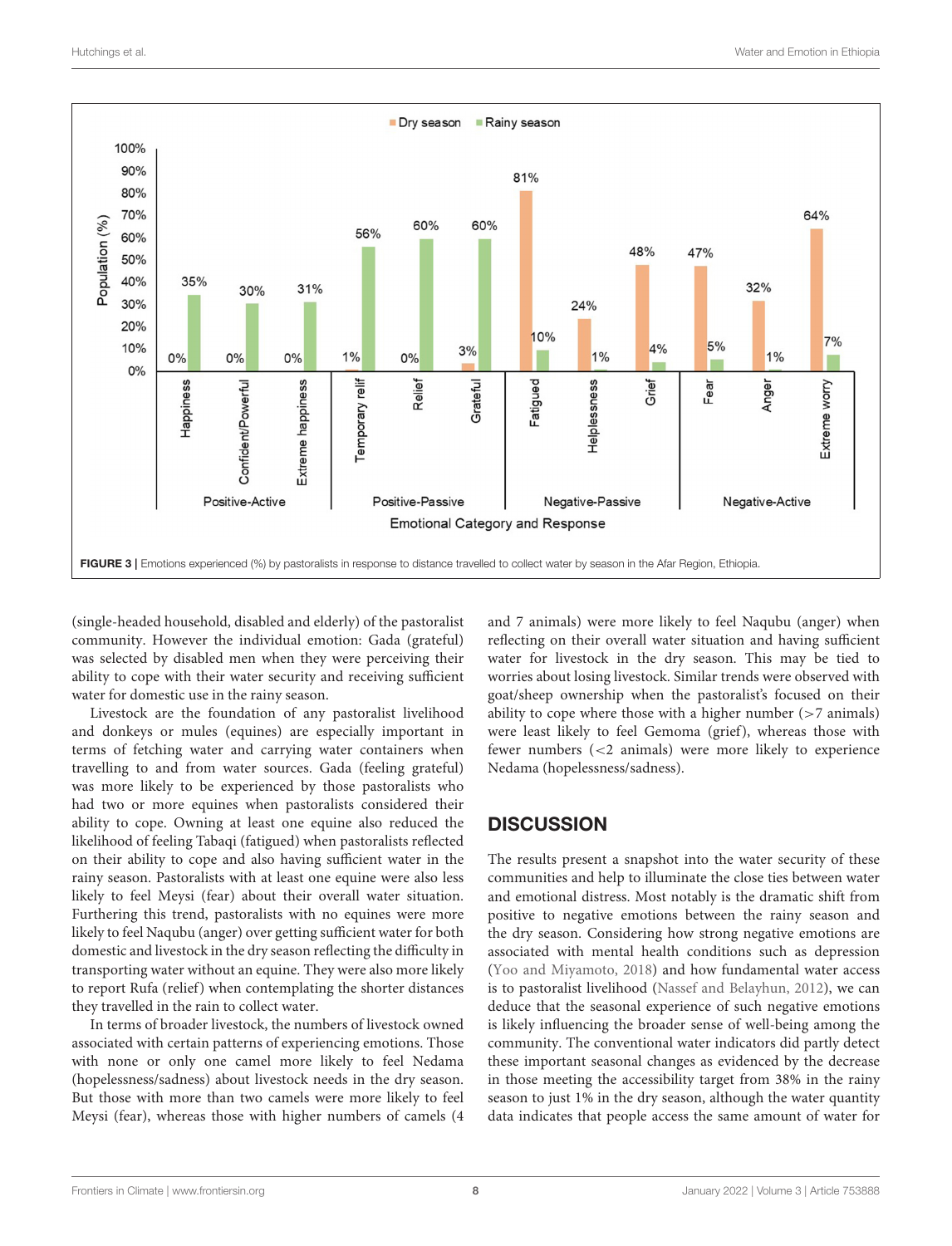domestic use in each season. In contrast, the emotional-response data on water quantity shows dramatic, significant differences between seasons. In this case we believe that the sensitivity of the emotional indicator brings value in illuminating the importance of seasonality and this suggests promise as a complementary tool that can help us understand the dynamics of water use in a more sensitive way. We are aware broader trends in monitoring of water security are to move to remote sensors and other technologically driven approaches (e.g. [Thomas and Godfrey,](#page-10-32) [2018\)](#page-10-32), which are highly valuable and cost-effective. However, even with these new approaches, there is a need for more locally determined assessments that can better account for specific needs and it is in that space we believe that an emotional approach can be useful.

At a more specific level, the analysis reveals factors that determine an individual's experience of water security within these communities. Access to equines, especially donkeys or mules, which are used for fetching water were associated with more positive emotional responses. Although the laboursaving benefits of equines to poor rural communities has been documented (for example: [Curtis, 1986\)](#page-10-33) the impact on emotional well-being has not previously been discussed. In a separate paper, this research team analysed what steps could be taken to reduce faecal pathogen exposure within this setting without the provision of new water and sanitation infrastructure [\(Whitley et al., 2019\)](#page-10-20). That paper concluded that improving water handling and storage practises could help reduce pathogen exposure but also argued that integrating water for livestock within interventions is the most likely route for engaging pastoralists within development projects. Building on that theme, the analysis presented in this paper indicates that there would be direct benefits in supporting equine numbers within pastoralist communities in terms of improving people's emotional experience of accessing water. Equines could even be considered to be of the water supply infrastructure and therefore supported as part of water security efforts by government and implementing agencies. The danger of maladaptation needs to be carefully considered however, as additional animals require feeding and watering, and in such stressed environments this may not always be possible.

The analysis found no statistical difference between male or female respondents despite that the formative research revealing that the water-labour (and broader livelihood patterns) in these villages is highly gender differentiated with women collecting water for domestic purposes and men focused on accessing water for livestock. In the context of broader research that show experiences of water security are often gendered (e.g. [Wutich, 2009\)](#page-10-34), this is a surprising finding. More research is required to understand what is going on but one explanation may be that a threshold effect is playing out with such gendered experiences. The situation in the Afar is so acute with such detrimental water security in the dry season that this manifests as universally negative emotion responses, such as fatigue and extreme worry, which is felt strongly by both men and women. Alternatively, the emotionbased indicator used may not have been sensitive enough to the more detailed aspects of the pastoralists' livelihoods and water security situation as the indicator statements used only covered very broad aspects of water security. It may be that a more accurate method of measuring emotion could help, such as a diary approach that involves documenting emotions at regular intervals [\(Lazarus, 1991;](#page-10-11) [Scherer, 2005;](#page-10-35) Marcus et al., [2015\)](#page-10-36). Recent research has demonstrated the value of community and individual diary methods for understanding belief systems around water in Malawi, Uganda and Ethiopia [\(Cleaver et al., 2021;](#page-9-1) [Whaley et al., 2021\)](#page-10-37).

Beyond high-level monitoring needs, discrete emotions have potential to focus on specific sub-issues that we are currently poor at assessing. For example, the pastoralist lowlands of Ethiopia can be sites of tribal and clan-based violence that can erupt over resources, such as water [\(Chinasho, 2017\)](#page-9-2). Inter-tribal conflict in the Afar Region is well-documented and the prevalence and intensity of emotions such as worry, fear and anger can only add to the perceived levels of threat and insecurity over highly-contested, increasingly scarce resources [\(Menbere, 2013\)](#page-10-38). Unsurprisingly, these negative emotions were acutely more prominent among pastoralists who collected lower quantities of water, had further to travel to collect water and through the more laborious methods of obtaining water such as from scoop holes and hand dug wells in the dry season. Being able to recognise and predict which conditions are most likely to lead to conflictassociated emotions such as anger could be a valuable monitoring tool. We need to be careful overstepping our understanding here as resource scarcity leads to intra-community cooperation and sharing arrangements as well as violence [\(Gidey, 2017\)](#page-10-39). Relatedly, violence in the region has been argued to be more driven by cultural and structural factors related to lineage and community narratives, rather than resource scarcity [\(Gidey, 2017\)](#page-10-39). With this in mind, we do not have the data to make strong claims in this area but believe this could be an area for further exploration of such approaches, especially in conflict-risk areas such as many lowland areas in the Horn of Africa and the Sahel.

In assessing the methodological value of the work, it aligns closely with recent scholarship on household water insecurity which includes a variety of techniques and measures for assessing the links between water security and psychosocial distress [\(Workman and Ureksoy, 2017\)](#page-10-3) and/or mental health (Brewis et al., [2019\)](#page-9-0). Many of these studies adopt standardised diagnostic approaches for assessing mental health, such as The Hopkins Symptoms Checklist-25 for screening for anxiety and depression [\(Workman and Ureksoy, 2017\)](#page-10-3), or attempt to develop new cross-culturally validated water-specific methods, such as the HWISE water security index [\(Young et al., 2018,](#page-11-0) [2019\)](#page-10-4). These are valuable measures, however the use of emotional response within this project is considered to provide a locally adaptable tool for assessing experiences of water security. The water-security statements to assess can be adjusted to reflect local priorities and asking respondents for emotional responses allows them to offer direct responses based on their own interpretation of value. The use of the circumplex to organise emotions into four quadrants also enables nuanced analysis of emotional effects beyond simply a positive and negative impact. The survey tool is also relatively short and easy to administer. As an example, as applied in this study it involves nine questions, compared up to 29 questions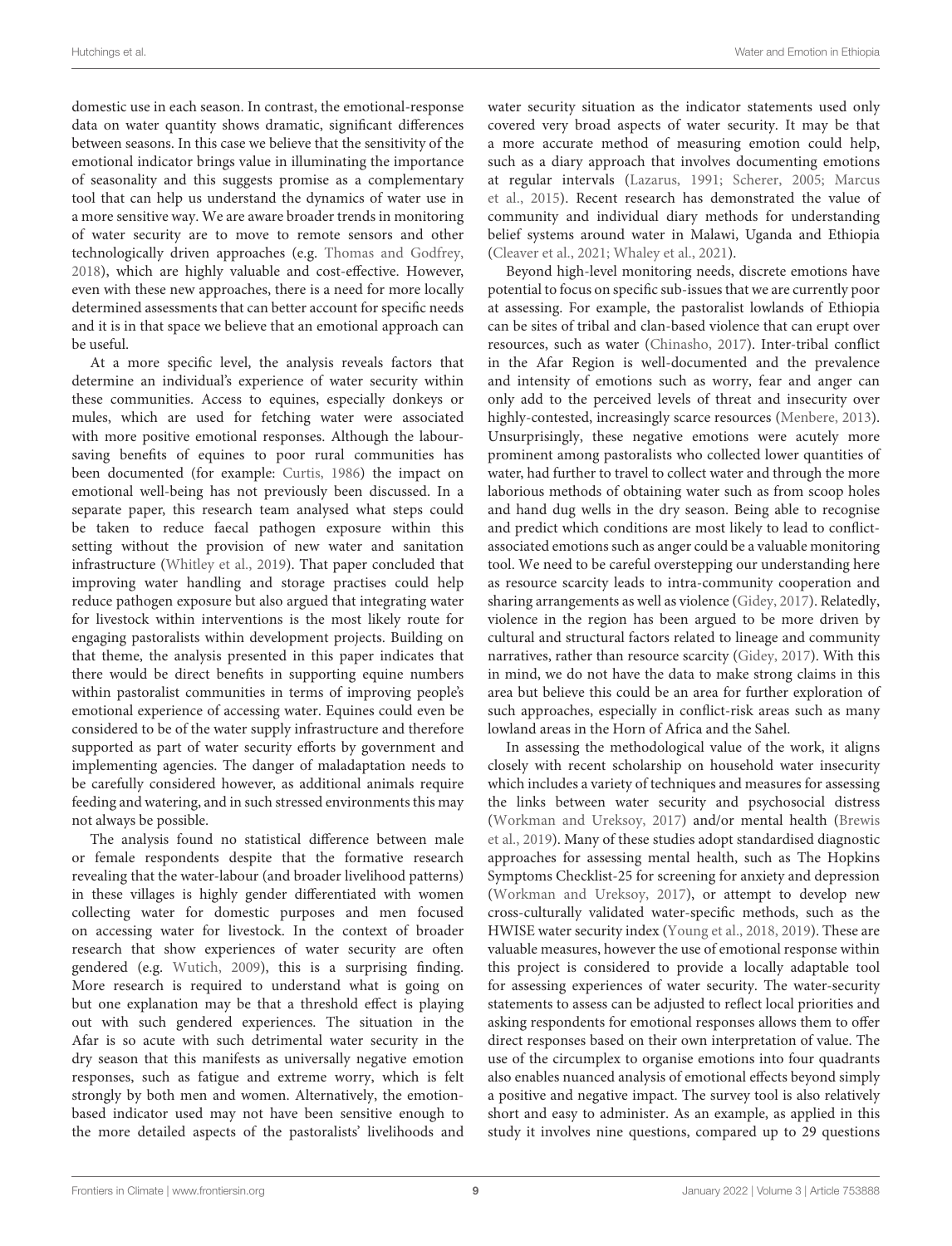within the HWISE approach. This means it could be feasible to deploy in routine monitoring of water interventions.

Moving on to the limitations of the study, the findings are limited by the homogenous context in which the survey was undertaken. This means the study has not be able to verify whether individuals living with materially different water supply arrangements correlate with different patterns of emotional responses. Replicability is essential for monitoring and we believe the methodology and framework for developing the emotionalresponses and associated statements to be replicable across different contexts. Here, we believe that the survey instrument we have developed to be re-deployable across the same linguistic contexts (Afarigna) but for new linguistic contexts an adapted circumplex would need to be developed. We are doubtful this could be achieved via simply translation but are unsure the extent to which the full extent of formative research would be required to deliver it. It would be beneficial for future work to examine the extent to which relevant emotional responses are cross-culturally and cross-linguistically valid.

In conclusion, many of the 200 million pastoralists worldwide face pressures in terms of water security and too often attempts to improve access to water in pastoralist regions have led to unintended consequences, such as overcrowding at water points and the degradation of grazing land. This implies a lack of understand of pastoralist water use and so we presented results from a study that sought to capture bottomup experiences of water access and use in Afar pastoralist communities. This involved adopting an approach to assess the emotional response of pastoralists to different aspects of their water security. Seasonality was the determining factor governing emotional response: having enough water in the rainy season contributed to positive emotional well-being. The increased availability of water and reduced travelling times to collect water gave the pastoralists time to engage in social and cultural events. Emotional well-being also varied according to the quantity of water collected, distance travelled and the type of water sources they accessed. The most negative emotions were experienced by pastoralists collecting the least quantity of water, travelling over the longest distances and using the most laborious methods to source water. The analysis also implied additional determining factors for emotional response, with access to animals for fetching water associated with more positive emotional responses. This helps illuminate the complexity of water use in such communities and that access to conventional infrastructure in itself is not a sufficient measure for understanding what shapes individual-level experiences of water security. The use of emotional response, and other subjective measures, is considered to hold promise in terms of further exploration of water security experiences, especially

**REFERENCES** 

<span id="page-9-0"></span>Brewis, A., Choudhary, N., and Wutich, A. (2019). Household water insecurity may influence common mental disorders directly and indirectly through multiple pathways: evidence from Haiti. Soc. Sci. Med. 238:112520. doi: [10.1016/j.socscimed.2019.112520](https://doi.org/10.1016/j.socscimed.2019.112520)

among groups such as pastoralists with poorly understood water use practises. Further work would be needed to build the validity and test the analytical capacity of such approaches by assessing how durable and sensitive they are across different types of populations.

### DATA AVAILABILITY STATEMENT

The datasets presented in this study can be found in online repositories. The names of the repository/repositories and accession number(s) can be found below: Cranfield Online Research Data repository [\[https://doi.org/10.17862/cranfield.rd.](https://doi.org/10.17862/cranfield.rd.9332279.v1) [9332279.v1\]](https://doi.org/10.17862/cranfield.rd.9332279.v1).

### ETHICS STATEMENT

The study was ethically reviewed, and ethical approval was obtained from Cranfield University Ethical Review Systems [CURES/3724/2018]. Permission to conduct research in the communities was obtained from Dulassa Woreda (district) government office and respective individuals being questioned.

# AUTHOR CONTRIBUTIONS

PH designed the study and led the writing of themanuscript. PH, SC, JB, AK, AP, and BVK co-developed the field methodology. AK, BT, and SJ led the fieldwork teams. SC led the analysis, whilst the whole authorship team (PH, SC, JB, SJ, AK, AP, BT, and BVK) was involved in data interpretation and editing the final manuscript.

#### FUNDING

This research has been supported by the Economic and Social Research Council and Department for International Development through the Development Frontiers Research Fund (Grants: ES/ R001049/1; ES/T015977/1).

#### ACKNOWLEDGMENTS

The authors would like to thank the Friendship Support Association (FSA), Afar, an organisation focusing on education, water, health and livelihoods in the Afar. They facilitated the fieldwork and provide valuable insight into the project. The authors would also like to acknowledge the patience and time of research participants for answering questions and allowing us to learn about their way of life and household practices.

- <span id="page-9-2"></span>Chinasho, A. (2017). The adaptation and mitigation strategies for climate change in pastoral communities of Ethiopia. Am. J. Environ. Protect. 6:69. doi: [10.11648/j.ajep.20170603.12](https://doi.org/10.11648/j.ajep.20170603.12)
- <span id="page-9-1"></span>Cleaver, F., Whaley, L., and Mwathunga, E. (2021). Worldviews and the everyday politics of community water management. Water Alternatives 14, 645–663.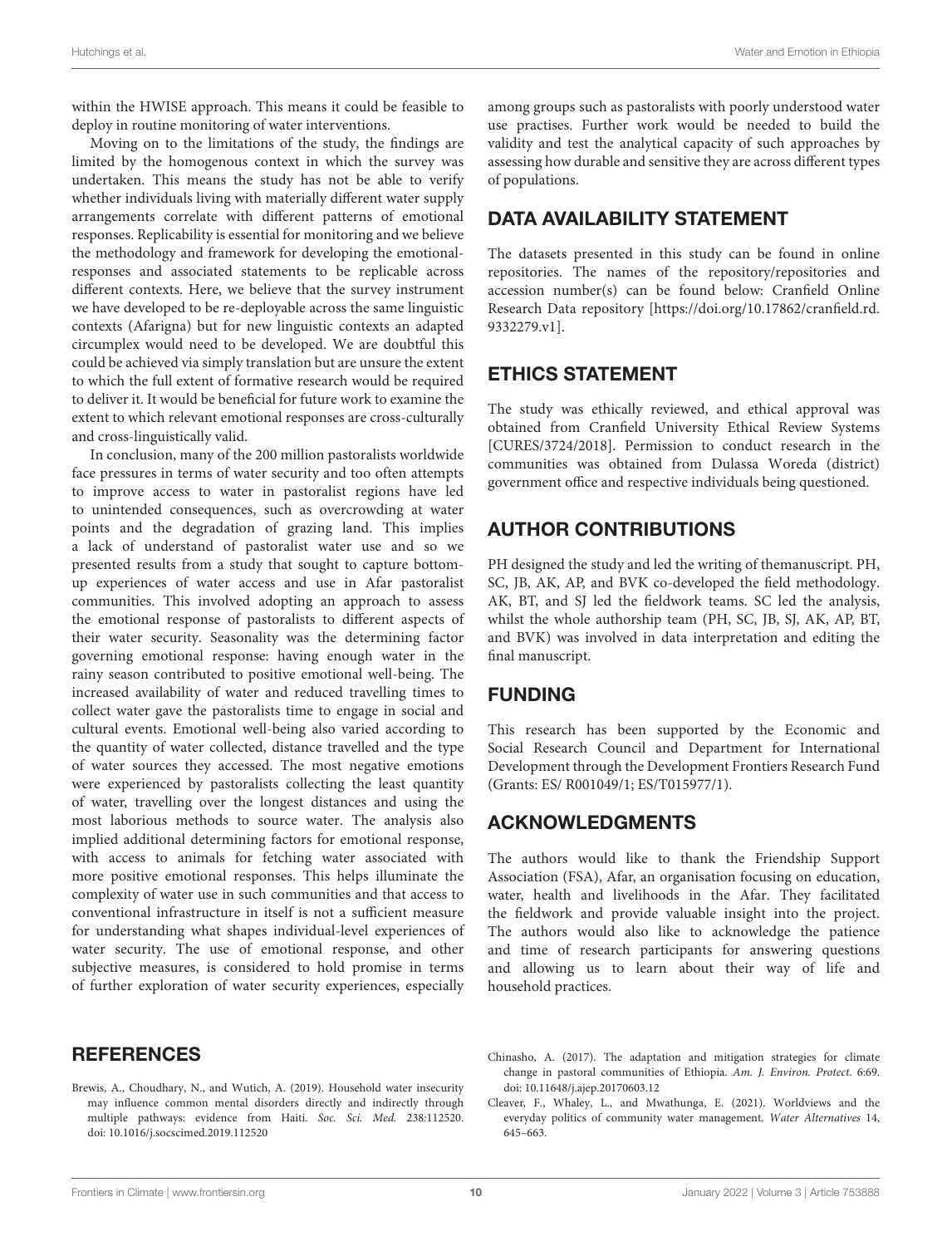- <span id="page-10-10"></span>Cooper, S., Hutchings, P., Butterworth, J., Joseph, S., Kebede, A., Parker, A., et al. (2019). Environmental associated emotional distress and the dangers of climate change for pastoralist mental health. Global Environ. Change 59:101994. doi: [10.1016/j.gloenvcha.2019.101994](https://doi.org/10.1016/j.gloenvcha.2019.101994)
- <span id="page-10-33"></span>Curtis, V. (1986). Women and the Transport of Water. Rugby: Practical Action Publishing. doi: [10.3362/9781780444468](https://doi.org/10.3362/9781780444468)
- <span id="page-10-12"></span>Diener, E., and Ryan, K. (2009). Subjective wellbeing: a general overview. S. Afr. J. Psychol. 39, 391–406. doi: [10.1177/008124630903900402](https://doi.org/10.1177/008124630903900402)
- <span id="page-10-26"></span>Ericksen, P., de Leeuw, J., Thornton, P., Said, M., Herrero, M., and Notenbaert, A. (2013). "Climate change in Sub-Saharan Africa: what consequences for pastoralism," in Pastoralism and Development in Africa: Dynamic Change at the Margins, 1st Edn, eds A. Catley, J. Lind, and I. Scoones (London: Routledge). p. 69–80.
- <span id="page-10-22"></span>FDR of Ethiopia (2019). Ethiopia's National Adaptation Plan. Addis Ababa: Federal Democratic Republic of Ethiopia. Available online at: [https://www4.unfccc.](https://www4.unfccc.int/sites/NAPC/Documents/Parties/NAP-ETH%20FINAL%20VERSION%20%20Mar%202019.pdf) [int/sites/NAPC/Documents/Parties/NAP-ETH%20FINAL%20VERSION%20](https://www4.unfccc.int/sites/NAPC/Documents/Parties/NAP-ETH%20FINAL%20VERSION%20%20Mar%202019.pdf) [%20Mar%202019.pdf](https://www4.unfccc.int/sites/NAPC/Documents/Parties/NAP-ETH%20FINAL%20VERSION%20%20Mar%202019.pdf) (accessed July 25, 2021).
- <span id="page-10-23"></span>FDRE (2018). Development of Sustainable Water Supply, Sanitation and Hygiene Program in Drought Prone Areas of Ethiopia. Sub-Programme Document, Final Version. Addis Ababa: FDRE. Available online at: [https://www.cmpethiopia.](https://www.cmpethiopia.org/community_managed_projects/resources/one_wash_ethiopia/cr_wash_program_documents/(language)/eng-GB) [org/community\\_managed\\_projects/resources/one\\_wash\\_ethiopia/cr\\_wash\\_](https://www.cmpethiopia.org/community_managed_projects/resources/one_wash_ethiopia/cr_wash_program_documents/(language)/eng-GB) [program\\_documents/\(language\)/eng-GB](https://www.cmpethiopia.org/community_managed_projects/resources/one_wash_ethiopia/cr_wash_program_documents/(language)/eng-GB) (accessed September 12, 2019).
- <span id="page-10-7"></span>Frederickson, B. L., and Joiner, T. (2002). Emotions trigger upward spirals towards emotional wellbeing. Psychol. Sci. 13, 172–175. 10.1111/1467-9280.00431 doi: [10.1111/1467-9280.00431](https://doi.org/10.1111/1467-9280.00431)
- <span id="page-10-24"></span>Gardelle, L. (2011). Renaissance du pastoralisme nomade', défis Sud. Available online at: [https://www.gitpa.org/Autochtone%20GITPA%20300/GITPA300-](https://www.gitpa.org/Autochtone%20GITPA%20300/GITPA300-16-26PASTORALISMETEXTREFGardelle.pdf) [16-26PASTORALISMETEXTREFGardelle.pdf](https://www.gitpa.org/Autochtone%20GITPA%20300/GITPA300-16-26PASTORALISMETEXTREFGardelle.pdf) (accessed July 25, 2021).
- <span id="page-10-39"></span>Gidey, M. (2017). Anatomy of Issa-Afar violence. J. Dev. Soc. 33, 311–328. doi: [10.1177/0169796X17716998](https://doi.org/10.1177/0169796X17716998)
- <span id="page-10-19"></span>Giné Garriga, R., and Pérez Foguet, A. (2013). Water, sanitation, hygiene and rural poverty: issues of sector monitoring and the role of aggregated indicators. Water Policy 15, 1018–1045. doi: [10.2166/wp.2013.037](https://doi.org/10.2166/wp.2013.037)
- <span id="page-10-8"></span>Hershfield, H. E., Scheibe, S., Sims, T. L., and Carstensen, L. L. (2013). When feeling bad can be good: mixed emotions benefit physical health across adulthood. Soc. Psychol. Personal. Sci. 4, 54–61. doi: [10.1177/1948550612444616](https://doi.org/10.1177/1948550612444616)
- <span id="page-10-15"></span>Hochschild, A. R. (1979). Emotion work, feeling rules, and social structure. Am. J. Sociol. 85, 551–575. doi: [10.1086/227049](https://doi.org/10.1086/227049)
- <span id="page-10-30"></span>Howard, G., Bartam, J., Williams, A., Overbo, A., Fuente, D., and Geere, J. A. (2020). Domestic Water Quantity, Service Level and Health, 2nd Edn. Geneva: World Health Organization.
- <span id="page-10-0"></span>Jepson, W., Budds, J., Eichelberger, L., Harris, L., Norman, E., O'Reilly, K., et al. (2017). Advancing human capabilities for water security: a relational approach. Water Sec. 1, 46–52. doi: [10.1016/j.wasec.2017.07.001](https://doi.org/10.1016/j.wasec.2017.07.001)
- <span id="page-10-6"></span>Kahneman, D., and Deaton, A. (2010). High income improves evaluation of life but not emotional wellbeing. PNAS. 107, 16489–16493. doi: [10.1073/pnas.1011492107](https://doi.org/10.1073/pnas.1011492107)
- <span id="page-10-11"></span>Lazarus, R. S. (1991). Emotion and Adaptation. Oxford: Oxford University Press.
- <span id="page-10-14"></span>Leersnyder, J., De., Boiger, M., and Mesquita, B. (2013). Cultural regulation of emotion: individual, relational and structural sources. Front. Psychol. 4:55. doi: [10.3389/fpsyg.2013.00055](https://doi.org/10.3389/fpsyg.2013.00055)
- <span id="page-10-16"></span>Lutz, C., and White, G. M. (1986). The anthropology of emotions. Annu. Rev. Anthropol. 15, 405–436. doi: [10.1146/annurev.an.15.100186.002201](https://doi.org/10.1146/annurev.an.15.100186.002201)
- <span id="page-10-36"></span>Marcus, G. E., Neuman, W. R., and Mackuen, M. B. (2015). Measuring emotional response: comparing alternative approaches to measurement. Polit. Sci. Res. Methods 5, 733–754. doi: [10.1017/psrm.2015.65](https://doi.org/10.1017/psrm.2015.65)
- <span id="page-10-38"></span>Menbere, A. (2013). "Resource" based violent conflict between pastoralists of Ethiopia: an exploration into Afar-Issa conflict. Int. J. Sci. Eng. Res. 1, 2347–3878. Available online at: [https://www.water-alternatives.org/index.php/](https://www.water-alternatives.org/index.php/alldoc/articles/vol14/issue-3-2) [alldoc/articles/vol14/issue-3-2](https://www.water-alternatives.org/index.php/alldoc/articles/vol14/issue-3-2)
- <span id="page-10-5"></span>Miller, J. D., Frongillo, E. A., Weke, E., Burger, R., Wekesa, P., Sheira, L. A., et al. (2021). Household water and food insecurity are positively associated with poor mental and physical health among adults living with HIV in Western Kenya. J. Nutr. 151, 1656–1664. doi: [10.1093/jn/nxab030](https://doi.org/10.1093/jn/nxab030)
- <span id="page-10-21"></span>Nassef, M., and Belayhun, M. (2012). Water Development in Ethiopia's Pastoral Areas: A Synthesis of Existing Knowledge and Experience. Save the Children. USA. Available online at: [https://www.usaid.](https://www.usaid.gov/sites/default/files/documents/1860/Water%20Development%20in%20Pastoral%20Areas%20of%20Ethiopia_0.pdf) [gov/sites/default/files/documents/1860/Water%20Development%20in](https://www.usaid.gov/sites/default/files/documents/1860/Water%20Development%20in%20Pastoral%20Areas%20of%20Ethiopia_0.pdf)

[%20Pastoral%20Areas%20of%20Ethiopia\\_0.pdf](https://www.usaid.gov/sites/default/files/documents/1860/Water%20Development%20in%20Pastoral%20Areas%20of%20Ethiopia_0.pdf) (accessed December 5 2018).

- <span id="page-10-25"></span>Notenbaert, A. M. O., Davies, J., De Leeuw, J., Said, M., Herrero, M., Manzano, P., et al. (2012). Policies in support of pastoralism and biodiversity in the heterogeneous drylands of East Africa. Pastoralism 2, 1–17. doi: [10.1186/2041-7136-2-14](https://doi.org/10.1186/2041-7136-2-14)
- <span id="page-10-29"></span>People in Need (2021). Indikit - Water Quantity. People in Need. Available online at:<https://www.indikit.net/indicator/2-wash/57-water-quantity> (accessed November 01, 2021).
- <span id="page-10-35"></span>Scherer, K. R. (2005). What are emotions? And how can they be measured? Soc. Sci. Inf. 44, 693–727. doi: [10.1177/0539018405058216](https://doi.org/10.1177/0539018405058216)
- <span id="page-10-18"></span>Schouten, T., and Smits, S. (2015). From Infrastructure to Services: Trends in Monitoring Sustainable Water, Sanitation, and Hygiene Services. Rugby: IRC and Practical Action. doi: [10.3362/9781780448138](https://doi.org/10.3362/9781780448138)
- <span id="page-10-2"></span>Subbaraman, R., Nolan, L., Sawant, K., Shitole, S., Shitole, T., Nanarkar, M., et al. (2015). Multidimensional measurement of household water poverty in a Mumbai slum: looking beyond water quality. PLoS ONE 10:e013241. doi: [10.1371/journal.pone.0133241](https://doi.org/10.1371/journal.pone.0133241)
- <span id="page-10-32"></span>Thomas, V., and Godfrey, S. (2018). Understanding water-related emotional distress for improving water services: a case study from an Ethiopian small town. J. Water Sanit. Hygiene Dev. 8, 196–207. doi: [10.2166/washdev.2018.167](https://doi.org/10.2166/washdev.2018.167)
- <span id="page-10-28"></span>Tilahun, M., Angassa, A., Abebe, A., and Mengistu, A. (2016). Perception and attitude of pastoralists on the use and conservation of rangeland resources in Afar Region, Ethiopia. Ecol. Process. 5:18. doi: [10.1186/s13717-016-0062-4](https://doi.org/10.1186/s13717-016-0062-4)
- <span id="page-10-27"></span>Tsegaye, D., Vedeld, P., and Moe, S. R. (2013). Pastoralists and livelihoods: a case study from northern Afar, Ethiopia. J. Arid Environ. 91, 138–146. doi: [10.1016/j.jaridenv.2013.01.002](https://doi.org/10.1016/j.jaridenv.2013.01.002)
- <span id="page-10-37"></span>Whaley, L., Cleaver, F., and Mwathunga, E. (2021). Flesh and bones: working with the grain to improve community management of water. World Dev. 138:[105286. doi: 10.1016/j.worlddev.2020.1](https://doi.org/10.1016/j.worlddev.2020.105286) 05286
- <span id="page-10-13"></span>White, S. C. (2009). Analyzing Wellbeing: A Framework for Development Practice. (Wellbeing in Developing Countries (WeD) Working Papers; No. WeD Working Paper 09/44). Bath: University of Bath/Wellbeing in Developing Countries Research Group.
- <span id="page-10-20"></span>Whitley, L., Hutchings, P., Cooper, S., Parker, A., Kebede, A., Joseph, S., et al. (2019). A framework for targeting water, sanitation and hygiene interventions in pastoralist populations in the Afar region of Ethiopia. Int. J. Hyg. Environ. Health [222, 1133–1144. doi: 10.1016/j.ijheh.2019.](https://doi.org/10.1016/j.ijheh.2019.08.001) 08.001
- <span id="page-10-17"></span>WHO-UNICEF Joint Monitoring Progam (2018). Core Questions on Drinking Water, Sanitation and Hygiene for Household Surveys: 2018 Update. New York, NY: United Nations Children's Fund (UNICEF) and World Health Organizatio n 2018.
- <span id="page-10-3"></span>Workman, L. C., and Ureksoy, H. (2017). Water insecurity in a syndemic context: understanding the psycho-emotional stress of water insecurity in Lesotho, Africa. Soc. Sci. Med. 179, 52–60. doi: [10.1016/j.socscimed.2017.02.026](https://doi.org/10.1016/j.socscimed.2017.02.026)
- <span id="page-10-31"></span>World Bank (2021). Climate Risk Country Profile: Ethiopia. Washington, DC: The World Bank Group.
- <span id="page-10-34"></span>Wutich, A. (2009). Intrahousehold disparities in women and men's experiences of water insecurity and emotional distress in Urban Bolivia. Med. Anthropol. Q. 23, 436–454. doi: [10.1111/J.1548-1387.2009.01072.X](https://doi.org/10.1111/J.1548-1387.2009.01072.X)
- <span id="page-10-1"></span>Wutich, A., Budds, J., Eichelberger, L., Geere, J., Harris, L. M., Horney, J. A., et al. (2017). Advancing methods for research on household water insecurity: studying entitlements and capabilities, sociocultural dynamics, and political processes, institutions and governance. Water Secur. 2, 1–10. doi: [10.1016/j.wasec.2017.09.001](https://doi.org/10.1016/j.wasec.2017.09.001)
- <span id="page-10-9"></span>Yoo, J., and Miyamoto, Y. (2018). Cultural fit of emotions and health implications: a psychosocial resources model. Soc. Personal. Psychol. Compass 12:e12372. doi: [10.1111/spc3.12372](https://doi.org/10.1111/spc3.12372)
- <span id="page-10-4"></span>Young, S. L., Boateng, G. O., Jamaluddine, Z., Miller, J. D., Frongillo, E. A., Neilands, T. B., et al. (2019). The Household Water InSecurity Experiences (HWISE) Scale: development and validation of a household water insecurity measure for low-income and middle-income countries. BMJ Global Health. 4. doi: [10.1136/bmjgh-2019-001750](https://doi.org/10.1136/bmjgh-2019-001750)